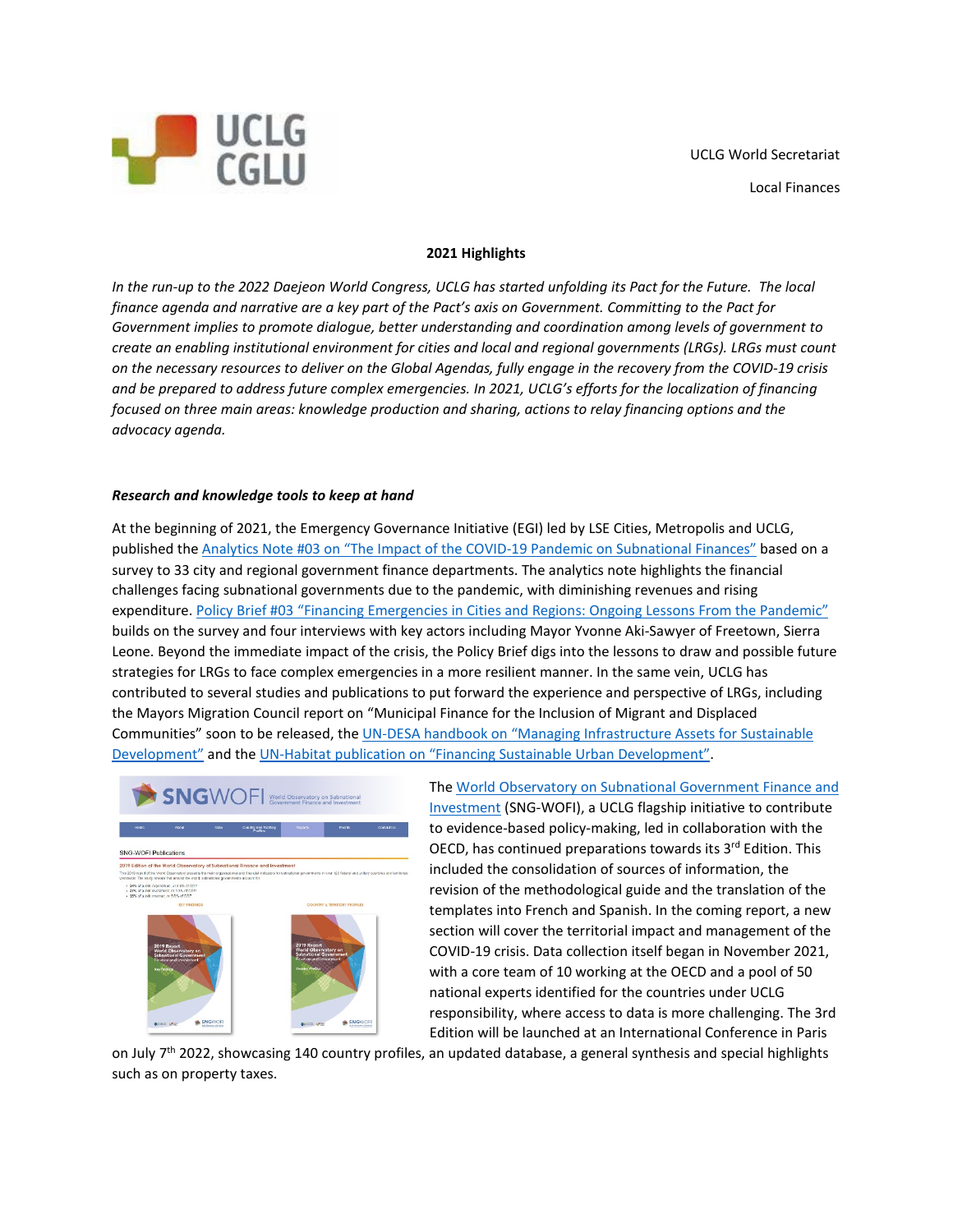Building on the findings of the World Observatory, the first [UCLG Massive Open and Online Course](https://learningwith.uclg.org/p/introduction-subnational-public-finance-across-the-world) (MOOC) on [local finances](https://learningwith.uclg.org/p/introduction-subnational-public-finance-across-the-world) was made available on th[e #LearningWithUCLG website](https://learningwith.uclg.org/) as of October 2021, i[n English,](https://learningwith.uclg.org/p/introduction-subnational-public-finance-across-the-world) [French](https://learningwith.uclg.org/p/introduction-aux-finances-des-collectivites-territoriales/?preview=logged_out) and [Spanish.](https://learningwith.uclg.org/p/introduccion-finanzas-subnacionales) This introductory course aims to familiarize a wide audience including LRG officials, development partners and researchers, with the main sources of revenues, spending priorities and external financing options for LRGs.



The core lessons of the MOOC are available in podcast, text and infographic formats and include practical exercises. Seven bonus videos give an insight into specific financial mechanisms ranging from gender-sensitive budgeting to infrastructure asset management. Another significant learning tool is the Local Finance Knowledge [Hub](https://localfinancehub.org/) developed in 2021 by the Global Fund for Cities Development (FDMV). As of today, the website counts 15+ videos featuring diverse actors sharing success stories or

innovative programs implemented around the world, including th[e Mayor of the municipality of Golfe 3, Lomé,](https://localfinancehub.org/kamal-adjayi-lome)  [Togo,](https://localfinancehub.org/kamal-adjayi-lome) th[e President of the Development Bank of Minas Gerais, Brazil,](https://localfinancehub.org/sergio-gusmao-suchodolski-bdmg) th[e CEO of Meridiam,](https://localfinancehub.org/thierry-deau-meridiam) the Executive Director of th[e Green Climate](https://localfinancehub.org/yannick-glemarec-gcf) Fund, etc.

## *Bridging available financing opportunities with subnational governments*

Informing and facilitating LRG access to financing opportunities is a key component of UCLG's action strategy. In October, the World Forum of Intermediary Cities was the occasion to share a [mapping of 38 selected international](https://docs.google.com/spreadsheets/d/11-0xUBZPZqtm9kCukIRbmgoEpU0ONBcy/edit?usp=sharing&ouid=117579077275420558274&rtpof=true&sd=true) 

[financing opportunities,](https://docs.google.com/spreadsheets/d/11-0xUBZPZqtm9kCukIRbmgoEpU0ONBcy/edit?usp=sharing&ouid=117579077275420558274&rtpof=true&sd=true) including financial support and technical assistance. This package was designed to help cities navigate the complex climate finance landscape at the global level, which is more often directed at national governments or private actors than subnational stakeholders. With a similar objective, UCLG and PLATFORMA (the pan-European coalition of towns and regions), jointly coordinated a study to identify the opportunities for LRGs to access financing under the 2021- 2027 Multiannual Financial Framework of the European Union. Title[d "Local and Regional Governments' Access to](https://www.uclg.org/sites/default/files/eng_estudio_lrg_digital.pdf) 



[EU Innovative Development Financing: Mechanisms and Opportunities"](https://www.uclg.org/sites/default/files/eng_estudio_lrg_digital.pdf) and available in [Spanish](https://www.uclg.org/sites/default/files/esp_estudio_lrg_digital.pdf) and [French,](https://www.uclg.org/sites/default/files/fra_estudio_lrg_digital.pdf) the study provides practical knowledge on the structure of EU funding programmes and gives recommendations to LRGs, their associations and networks on how to increase their chances of accessing them.

Going one step further to help bridge the financial gap for sustainable infrastructure investment, th[e International](https://www.uncdf.org/mif/imiftaf)  [Municipal Investment Fund](https://www.uncdf.org/mif/imiftaf) (IMIF) seeks to channel funding towards transformative projects at the local level. [Launched at the UCLG Durban World Congress in 2019,](https://www.uclg.org/en/media/news/setting-international-municipal-investment-fund-technical-assistance) the IMIF has concluded a first step of its pilot phase in 2021 under the joint coordination of the United Nations Capital Development Fund (UNCDF), FMDV and UCLG. Its Technical Assistance Facility - IMIF-TAF, selects viable projects with high impact potential and according to their needs, orients them to one of the following options: (1) an equity finance mechanism managed by a third-party asset manager, Meridiam, or (2) a smaller-scale financing solution providing loans and grants on a case-to-case basis managed by UNCDF. Under this second option, the IMIF-TAF Investment Committee closed the year 2021 with a first successful approval to finance a public lighting project in Chefchaouen, Morocco for a total of USD 1 million, by combining a grant, a reimbursable grant and a concessional loan. The technical and financial structuring of a public transport project in Kumasi, Ghana, is also being finalised and should be submitted to Meridiam in the coming months.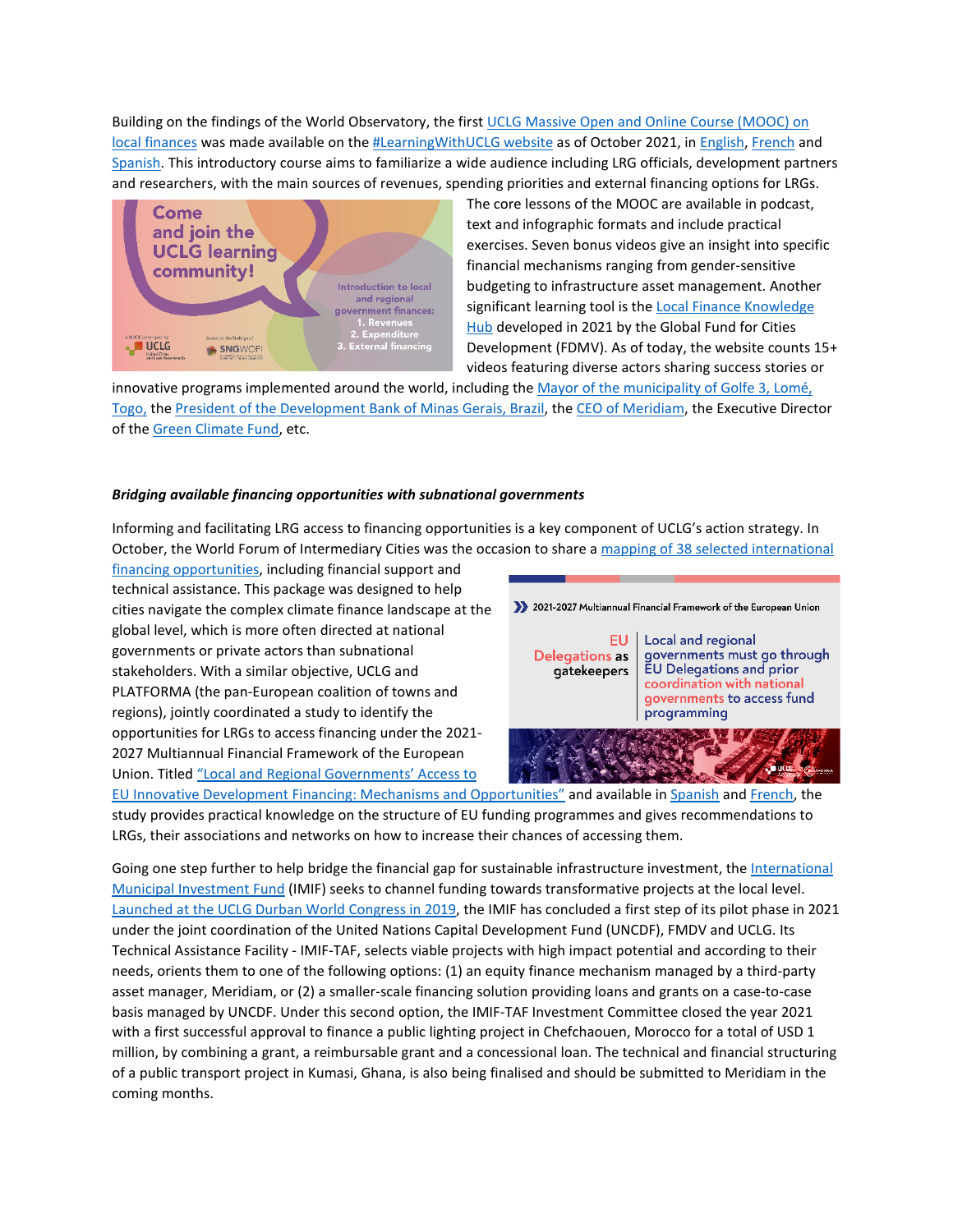Another important type of actor in the financial ecosystem are Subnational Development Banks (SDBs), intermediaries specialized in offering context-tailored services and finance to local and regional governments. In April 2021, UCLG joined the Steering Committee of th[e Alliance of SDBs in Latin America and Caribbean.](https://www.iddri.org/en/publications-and-events/conference/replay-launching-event-alliance-subnational-development-banks) A first workshop organized in September by the FMDV, which hosts the Alliance's technical secretariat, on ["The Role of](https://financeincommon.org/the-role-of-subnational-development-banks-in-financing-an-urban-and-territorial-resilient-post)  [SDBs in financing an urban and territorial post-pandemic recovery in LAC",](https://financeincommon.org/the-role-of-subnational-development-banks-in-financing-an-urban-and-territorial-resilient-post) led to a position paper that was presented at the second Finance in Common Summit.

## *Advocating for the localization of financing in global venues and debates*

In 2021, UCLG attended a number of events to raise the voice of LRGs in international fora, including at the Annual [Meeting of the Development Partners Network on Decentralisation and Local Governance \(DeLoG\),](https://www.delog.org/fileadmin/user_upload/annual_meetings/pdf/Report_DeLoG_AM_2021.pdf) th[e Local and](https://publicservices.international/resources/events/lrg-workers-network-series---1st-thematic-session?id=11893&lang=en)  Regional Government 2021 Network Series [of Public Service International \(PSI\)](https://publicservices.international/resources/events/lrg-workers-network-series---1st-thematic-session?id=11893&lang=en) and [a webinar organised by UNICEF](https://www.unicef.org/documents/subnational-public-finance-programme-briefs)  [on subnational public finance and budgeting for social services.](https://www.unicef.org/documents/subnational-public-finance-programme-briefs) UCLG also collaborated with the French Development Agency and the FMDV for th[e launch of a series of webinars on local government financing strategies](https://localfinancehub.org/lancement-cycle-webinaires-campus-afd) that will take place throughout 2022.

UCLG's advocacy work on local finances is primarily structured around the Malaga Global Coalition for Municipal Finance. The Coalition was formed by UNCDF, FMDV, UCLG and the City of Malaga in 2018, with the objective of contributing to reshape the international financial ecosystem in light of the challenges faced by LRGs to access finance. One year after the start of the pandemic, in June 2021, UCLG hosted a virtual preparatory meeting of the [Malaga Coalition,](https://www.uclg.org/sites/default/files/malaga_coalition_first_preparatory_meeting_proceedings.pdf) highlighting the challenges and expectations of local and regional authorities in the context of the recovery and the supporting role played by LRG associations. According to the roadmap, national governments, development finance institutions, UN agencies, development banks and academia are expected to respond to the key messages and proposals that emerged from the event at a  $2^{nd}$  [preparatory meeting](https://www.uncdf.org/article/6728/towards-the-third-meeting-of-the-malaga-global-coalition-for-municipal-finance-a-roadmap) of the [Malaga Coalition in 2022.](https://www.uncdf.org/article/6728/towards-the-third-meeting-of-the-malaga-global-coalition-for-municipal-finance-a-roadmap)

As part of the yearly monitoring of the Sustainable Development Goals (SDGs), the Global Taskforce of LRGs prepared its [5th GTF Report to the High-Level Political Forum](https://www.global-taskforce.org/sites/default/files/2021-07/5th%20report_gtf_hlpf_2021.pdf) "Towards the localization of the SDGs". The report includes a section on finance which provides a overview of the role of LRGs during the pandemic and shares solution pathways for stronger involvement of LRGs in the implementation of COVID-19 financial recovery packages, including the mobilization of SDBs and the provision of guarantees to facilitate access to capital markets.



The research work conducted by UCLG lays a solid foundation for increasing the impact and legitimacy of the LRG constituency in national policy debates. From October  $11<sup>th</sup>$  to 14<sup>th</sup>, UCLG represented the World Observatory at a regional [workshop on local government financing mechanisms in West](https://www.cglu.org/en/media/news/exchanges-local-government-financing-mechanisms-and-information-systems-west-africa)  [Africa,](https://www.cglu.org/en/media/news/exchanges-local-government-financing-mechanisms-and-information-systems-west-africa) organized in Cotonou, Benin, under the leadership of the National Commission on Local Finance - CONAFIL of Benin and with the support of the GIZ regional project on decentralization. Peer-to-peer exchanges between mayors, representatives of local government associations, local government financing institutions, national finance and decentralisation agencies,

organisations for regional integration and international development partners from 8 West-African countries opened new perspectives to improve local government own-source revenues, intergovernmental transfer mechanisms and access to debt.

Towards the end of 2021, UCLG commissioned Barbara Samuels, UCLG Ubuntu Advisor, to draft a Policy Paper to strengthen our Global Action Framework on Localising Financing. Soon to be released, this paper will help identify